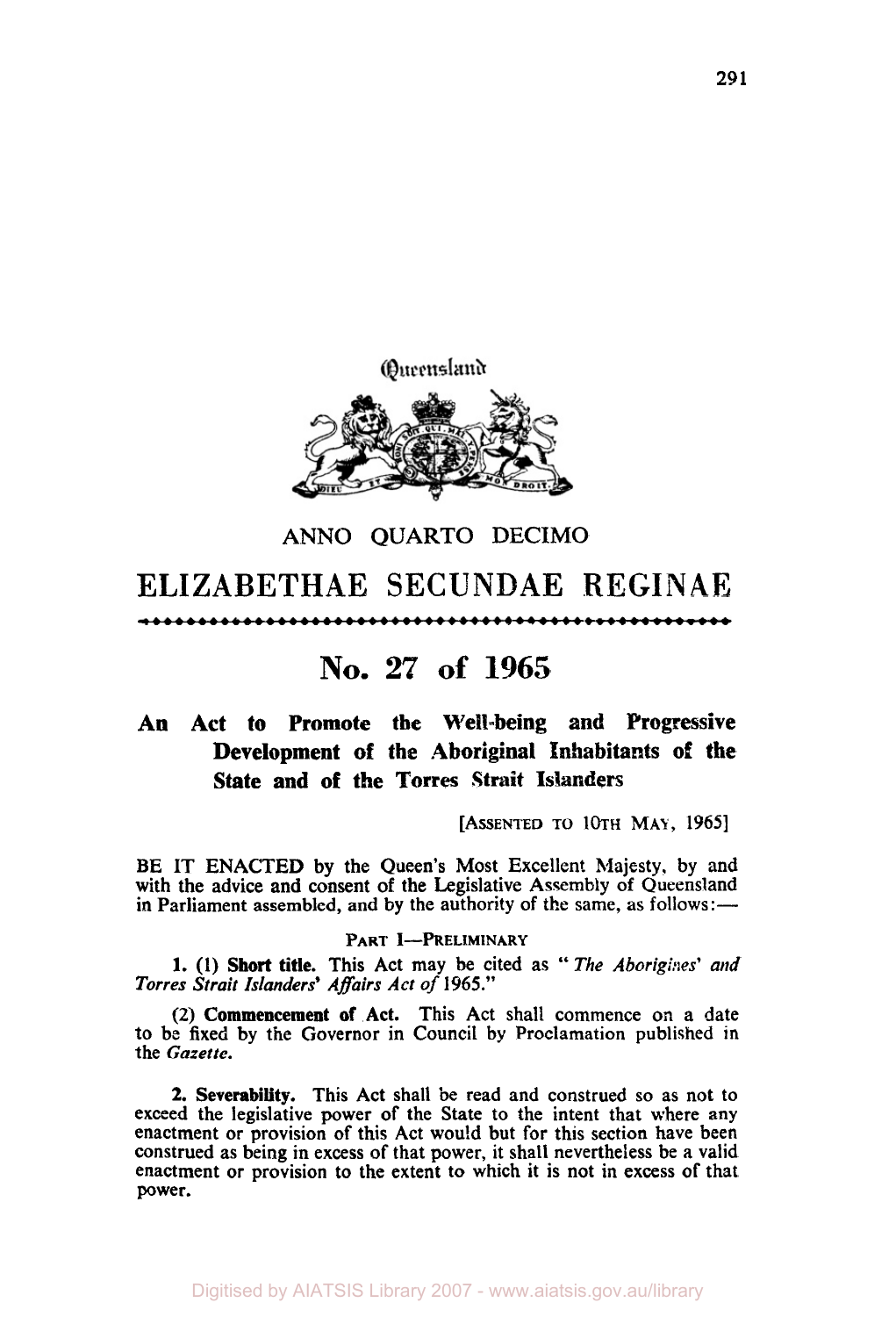- **3. Arrangement of Act.** This Act is divided into Parts as follows:— PART I-PRELIMINARY:
	- PART II-ADMINISTRATION:
	- PART III-ADMISSION OF PERSONS TO THE APPLICATION OF THE ACT;
	- ISLANDERS' AFFAIRS; PART IV-PROVISIONS **COMMON** TO **BOTH** ABORIGINES' AND
	- PART V-ABORIGINES' AFFAIRS;
	- PART VI-ISLANDERS' AFFAIRS;
	- PART VII-ISLAND INDUSTRIES BOARD;
	- PART VIII-REGULATIONS AND SPECIAL RULES;
	- PART IX-GENERAL PROVISIONS.

**4.** Repeals and savings. (I) " *The Aboriginals Preservation und Protection Acts,* **1939** *to* **1946"** and " *The Torres Strait Islanders Acts,*  **<sup>1939</sup>***to* **1946** " are repealed.

(2) Notwithstanding such repeal and without in any way limiting the operation of *The Acts Interpretation Acts,* **1954** *to* **1962 ",-** 

- (a) Unless otherwise provided by this Act-
	- (i) every district within the meaning of " *The Aboriginals Preservation and Protection Acts,* **1939** *to* **1946,"** and every district continued in existence by virtue of those Acts and existing at the commencement of this Act, is abolished;
	- (ii) every reserve within the meaning of '' *The Aboriginals Preservation and Protection Acts,* **1939** *to* **<sup>1946</sup>**" or of " *The Torres Strait Islanders Acts,* **1939** *to* **1946"** and existing at the commencement of this Act shall continue as such and be deemed to be *a* reserve under and for the purposes of this Act;
	- (iii) every settlement for Aborigines existing at the commencement of this Act shall continue as a community under this Act;
	- (iv) every institution for Aborigines existing at the commencement of this Act shall continue to be such under this Act;
	- (V) every area set apart and reserved pursuant to section eleven of " *The Aboriginlals Preservation and Protection Acts,* **<sup>1939</sup>** *to* **<sup>1946</sup>**" **or to** section five of " *The Torres Strait Islanders Acts,* **1939** *to* **<sup>1946</sup>**" and **so** subsisting at the commencement of this Act shall continue to be so set apart and reserved and shall be deemed to have been **so** set apart and reserved for the purposes of this Act;
	- (vi) every order for maintenance **made** by **a** Magistrates **Court**  pursuant to section seventeen of " *The Aboriginals Preservation and Protection Acts,* **1939** *to* **1946** " **or** pursuant to that section as applied by section twenty-one of *"The Torres Strait Islanders Acts,* **1939** *to* **<sup>1946</sup>**" shall continue to be of full force and effect and shall be complied with and may be enforced as if those sections had not been repealed;
- (h) unless otherwise provided **by** this Act-
	- (i) every person who at the commencement of this Act is **a**  protector within the meaning of " *The Aboriginals Preservation and Protection Acts,* **1939** *to* **<sup>1946</sup>**" or " *The Torres Strait Islanders Acts,* **1939** *to* **1946"** and the **person who** at the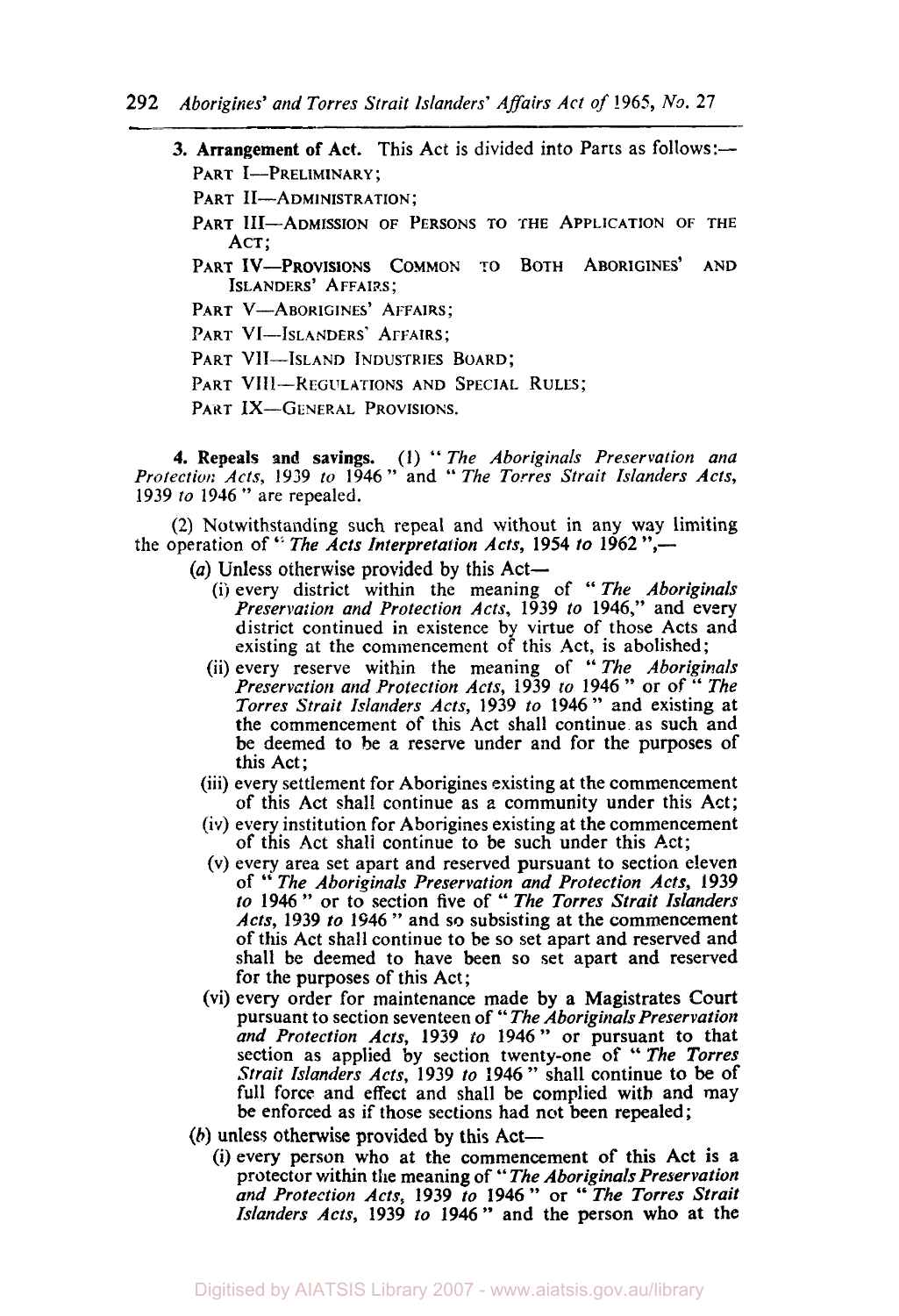commencement of this Act is Deputy Protector of Islanders<br>under such last-mentioned Acts shall, upon the last-mentioned commencement of this Act, cease to be such protector or, as the case may be, Deputy Protector of Islanders;

- (ii) every person who at the commencement of this Act is a superintendent of a reserve or settlement under and for the purposes of '' *The Aboriginals Preservation and Protection Acts,* 1939 *to* <sup>1946</sup>" shall be deemed to have been appointed, under and for the purposes of this Act, manager of every community which, at the commencement of this Act, resides upon such reserve or comprises such settlement;
- (iii) every person who at the commencement of this Act is a manager of an institution for the purposes of " *The Aboriginals Preservation and Protection Acts,* 1939 *to* 1946" shall be deemed to have been appointed to that position under and for the purposes of this Act;
- (iv) every person who at the commencement of this Act is an officer for the purposes of " *The Aboriginals Preservation and Protection Acts,* i939 *to* <sup>1946</sup>'' or *"The Torres Strait Islanders Acts,* 1939 *to* 1946." shall be deemed to have been appointed to that office or, as the case may require, the corresponding office under and for the purposes **of** this Act;
- (V) every reserve which at the commencement of this Act was under the management of **a** religious organization shall be deemed to have been placed under that management pursuant to this Act;
- (vi) every contract, agreement, permit and removal order entered every contract, agreement, permit and removal order entered<br>into, granted or issued pursuant to "*The Aboriginals Preservation and Protection Acts,* 1939 *to* 1946" or *"The Torres Strait Islanders Acts,* **1939** *to* <sup>1946</sup>" shall continue to be valid and of full force and effect and shall be deemed to be respectively a contract, agreement, permit and an order of transfer entered into, granted or, as the case may be, issued pursuant to this Act.

**5. Meaning of terms.** In this Act, unless the context otherwise indicates, the following terms have the meanings set against them respectively, that is to say: $-$ 

- " Aborigine "—A person within one of the categories specified in relation to that term in section six of this Act;
- " Board "-The Island Industries Board preserved, continued in being and constituted under and for the purposes of this Act;
- " Certificate of entitlement "—A certificate issued pursuant to this Act of the admission of a person to the application of this Act;
- " Child "—Includes an illegitimate child;
- " Director "-The Director of Aboriginal and Island Affairs; the term includes any person who, for the time being, is acting in the position of Director;
- " District "---A district appointed by this Act for the purposes of this Act;
- " District **officer** "-A person appointed by or pursuant to this Act and charged for the time being with the well-being of Aborigines **or,** as the case may be, Islanders within the district for which he **is** so appointed; the term includes the Director,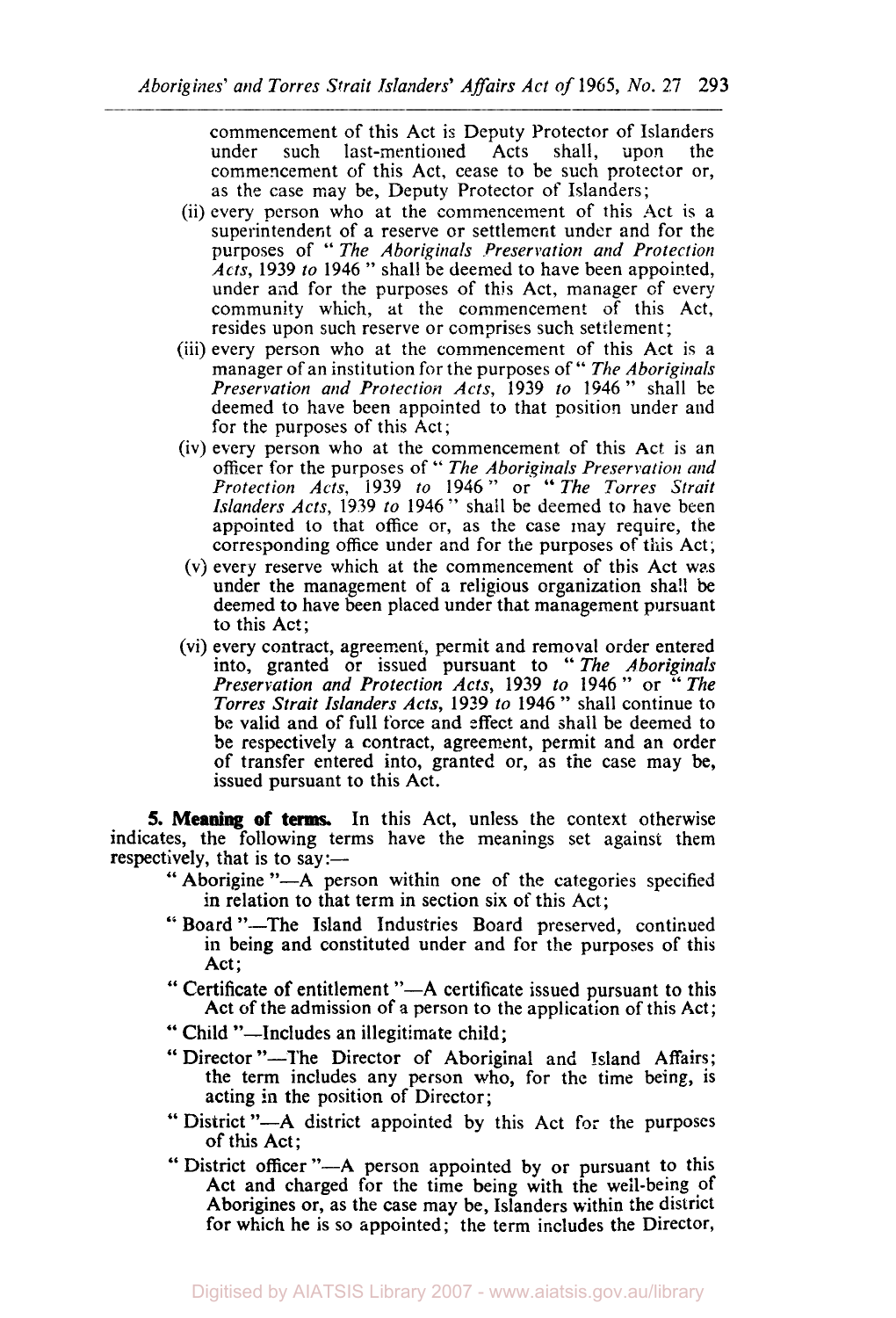Deputy Director, a regional district officer and an assistant district officer appointed pursuant to this Act and a person for the time being acting as district officer;

- '' Instrument "-Any document, be it a testamentary instrument or any other document, whereby property or any interest therein is disposed of or agreed so to be;
- " Islander "-A person within one of the categories specified in relation to that term in section seven of this Act;
- " Justice "-A justice of the peace for the State;
- '' Magistrates Court "-A Magistrates Court constituted under agistrates Court "—A magistrates Court constituted under<br>and for the purposes of "*The Justices Acts*, 1886 to 1964";
- " Magistrates Courts District "-A Magistrates Courts District appointed under " *The Justices Acts, 1886 to* **1964** \*' for the purposes of Magistrates Courts;
- " Manager "-The person appointed as manager of any community of Aborigines **or** Islanders established under this Act; the term includes a person for the time being acting as such a manager ; manager;<br>
"Minister "---The Minister for Education of Queensland or
- other Minister of the Crown for the time being charged with the administration of this Act; the term includes a person temporarily performing the duties **of** the Minister charged with the administration of this Act;
- " **Officer** \*\*-A person appointed by the Governor in Council to any **office** or position for the purposes of this Act;
- " Part-Aborigine **"-A** person within one of the categories specified in relation to that term in section six of this Act;
- " Premises '\*-Any land and any building and any part thereof;
- " Property "—Includes both real and personal property of every description ;
- "Reserve "-Any land reserved or set apart by the Governor in Council for the benefit of Aborigines **or** Islanders under the provisions of any law in force in the State relating to Crown Lands ;
- " Reserve for Aborigines "-Includes a reserve for both Aborigines and Islanders;
- "Torres Strait Island "-Any island north of eleven degrees South latitude which is part of the State;
- " Vessel "-Any ship, boat or other craft used or constructed for use on or in water;
- " Vessel trading in Queensland waters "-Any vessel sailing from any port in Queensland and engaged in fishing or trading between Queensland ports or between any Queensland port and any island within the territorial jurisdiction of or dependent upon Queensland.

**6. (I) Categories** of **Aborigines.** A person **who** comes within any of the following categories is an Aborigine for the purposes of this  $Act:--$ 

- (a) a full-blood descendant of the indigenous inhabitants of the Commonwealth;
- *(b)* a person who has a preponderance of the blood of **an**  Aborigine within category *(a)* aforesaid;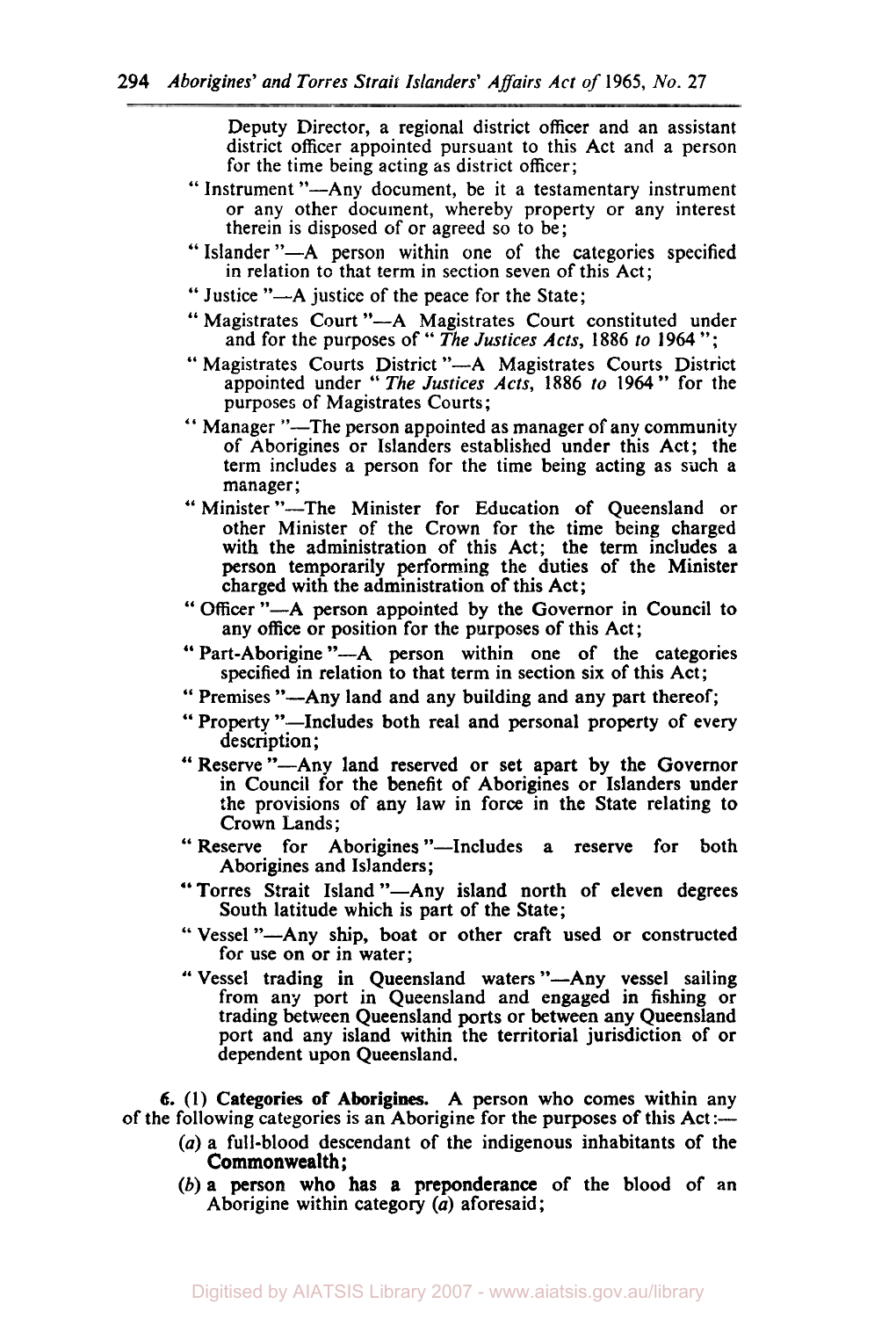- **(c)** a part-Aborigine who lives as spouse with an Aborigine within either of categories  $(a)$  or  $(b)$  aforesaid:
- (d) a resident of a reserve for Aborigines other than an officer or other person (having no strain of Aboriginal blood) authorized to **so** reside by the district officer:

Provided that an Islander shall not be deemed to be an Aborigine unless he is residing upon a reserve for Aborigines otherwise than as a member of a community comprised exclusively or predominantly of Islanders.

### **(2) Categories of part-Aborigines A** person-

- (a) one of whose parents is an Aborigine within category *(a)*  specified in the preceding subsection and the other of **whose**  parents has no strain of the blood of the indigenous inhabitants of the Commonwealth; or
- (b) both of whose parents have a strain **of** the blood of the indigenous inhabitants of the Commonwealth other than a Torres Strait Island and **who** himself has a strain **of** more than twenty-five per centum of such blood but who has not a preponderance of such blood,
- is a part-Aborigine for the purposes of this Act.

**7. Categories of Islanders.** A person who comes within any of the following categories is an Islander for the purposes of this  $Act$ :-

- $(a)$  a full-blood descendant of the indigenous inhabitants of the Torres Strait Islands;
- (b) a descendant of the indigenous inhabitants of **any** of the Torres Strait Islands, other than a full-blood descendant thereof, who habitually associates with Islanders within category *(a)*  aforesaid ;
- **(c)** a descendant of the indigenous inhabitants of the Torres Strait Islands who lives as spouse with an Islander within either of categories *(a)* **or** (b) aforesaid;
- (d) a resident of a reserve for Islanders or of a reserve for Aborigines under such circumstances that he is not, pursuant **to** this Act, deemed **to** be an Aborigine such resident being other than an officer or other person (having no strain of Island blood) authorized to **so** reside by the district officer.

#### **8. (1) Categories of** *assisted* **Aborigines.** A person within any of the following categories, namely: $-$

- *(a)* an Aborigine who at the commencement of this Act is a resident of or is usually resident upon a reserve for Aborigines;
- (b) an Aborigine, part-Aborigine or person having a strain of Aboriginal blood declared by the Director pursuant to this Act to be an assisted Aborigine and every child of such an Aborigine, part-Aborigine or person who, pursuant to section nineteen of this Act, is named in such declaration;
- *(c)* an Aborigine, part-Aborigine or person having a strain of Aboriginal blood declared by a Magistrates Court pursuant to this Act to be in need of care under this Act and every child of such an Aborigine, part-Aborigine or person who, pursuant to section twenty of this Act, is named in such declaration;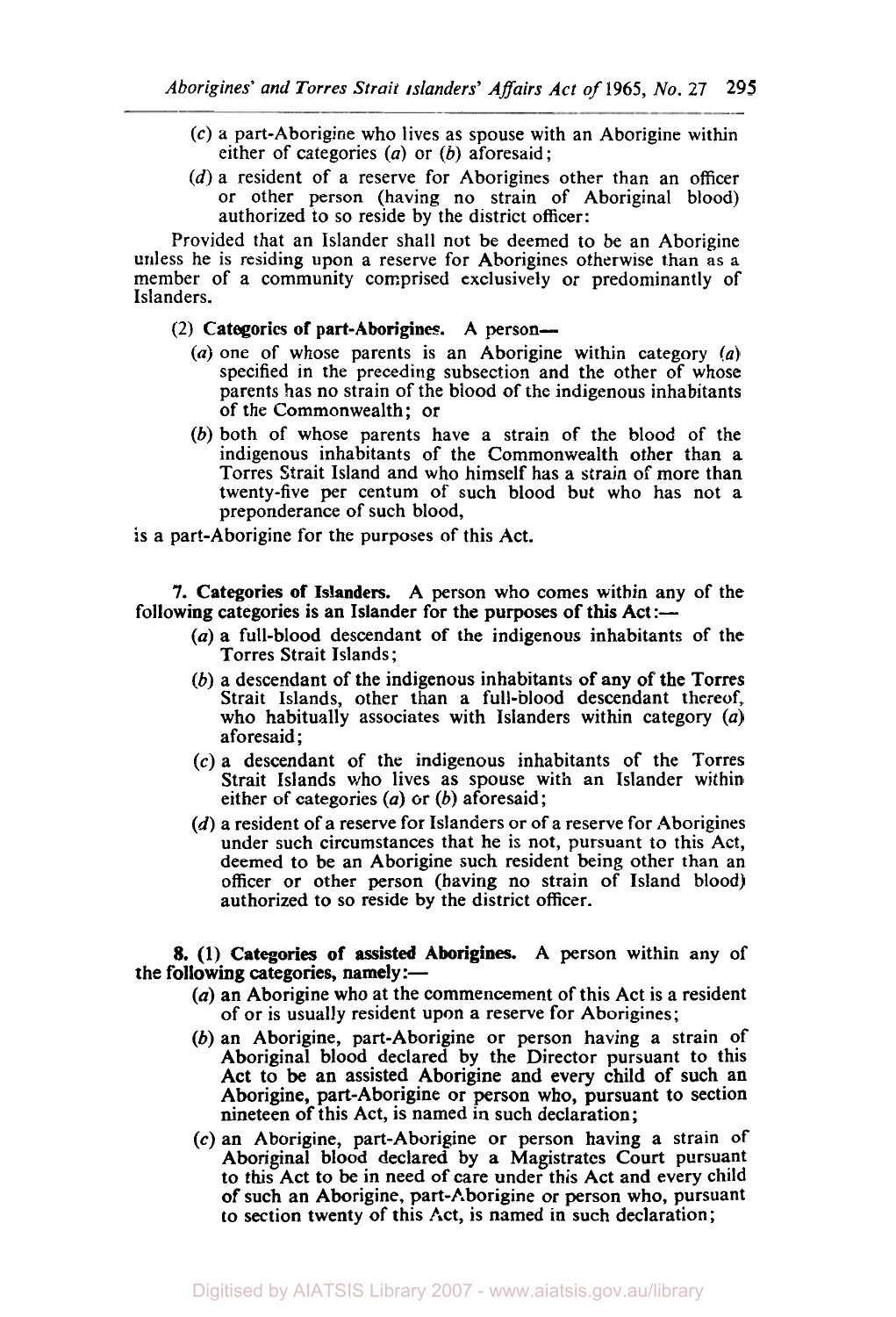- *(d)* an Aborigine or part-Aborigine in respect of whom a Judge or Stipendiary Magistrate orders pursuant to this Act that care under this Act be provided;
- (e) a child born by or to an assisted Aborigine which child is declared by the Director pursuant to this Act to be an assisted Aborigine,

is an assisted Aborigine for the purposes of this Act and shall remain such until he ceases to be such **in** accordance with this Act.

(2) Categories of assisted Islanders. A person within any of the following categories, namely: $-$ 

- **(a)** an Islander who at the commencement of this Act is a resident of or is usually resident upon a reserve for Islanders or in a community of Islanders upon a reserve for Aborigines;
- *(b)* an Islander declared by the Director pursuant to this Act to be an assisted Islander and every child of such an Islander who, pursuant **to** section nineteen of this Act is named in such declaration:
- *(c)* an Islander or person having a strain of island blood declared by a Magistrates Court pursuant to this Act to be in need of care under this Act and every child of such an Islander or person who, pursuant to section twenty of this Act is named in such declaration;
- $(d)$  an Islander in respect of whom a Judge or Stipendiary Magistrate orders pursuant to this Act that care under this Act be provided;
- (e) a child born by or to an assisted Islander which child is declared by the Director pursuant to this Act to be an assisted Islander,

is an assisted Islander for the purposes of this Act and shall remain such until he ceases to be such in accordance with this Act.

### PART II-ADMINISTRATION

*9.* Administration of Act. This Act shall be administered *by* the Minister and, subject to him, by the Director, Deputy Director, district officers and such other officers as may from time to time be appointed by the Governor in Council for the purposes of this Act.

**10.** Director of Aboriginal **and** Island **Affairs.** (1) The Governor in Council may from time to time appoint a person to be the Director of Aboriginal and Island Affairs.

**(2)** The person who, at the commencement of this Act, occupies the position of Director of Native Affairs shall, without further appointment, be the Director of Aboriginal and island Affairs for the purposes of this Act.

- $(3)$  The Director-
	- (a) shall hare and may exercise, perform and discharge all such powers, authorities, duties and functions as may be conferred upon him by this Act or as may be necessary or desirable **to**  effect the objects of this Act;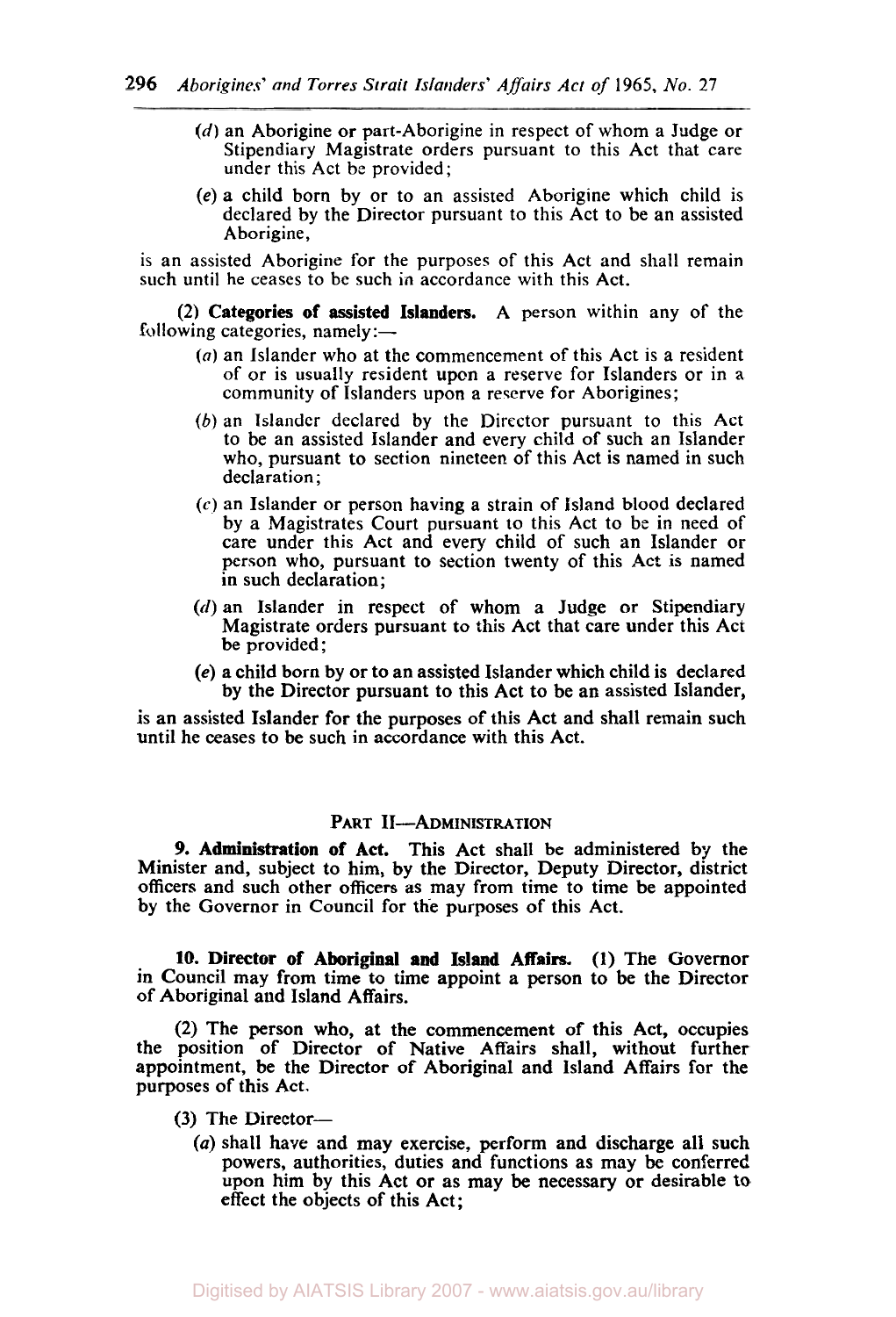- *(b)* may make or cause to be made all such inspections, investigations and inquiries as he thinks fit in relation to any matter affecting the administration of this Act and shall make or cause to be made such inspections, investigations and inquiries affecting such administration as the Minister may from time to time direct to be made;
- **(c)** shall, at least once in each year, inspect every mission conducted by a Church, religious body or secular organization for the benefit of Aborigines or Islanders and report thereon to the Minister.

**(4)** For the purpose of making any such inspection, investigation or inquiry the Director or, when such an inspection, investigation or inquiry is made by some other person at the direction of the Director, that person-

- *(a)* shall have and may exercise all the powers, authorities, protection and jurisdiction of a commission under '' *The Commissions of Inquiry Acts,* **1950** *to* **1954,"** except such as are by those Acts confined to a chairman of such a commission who is a Judge of the Supreme Court;
- *(b)* may enter and inspect any premises.

The exercise by the Director or any other person of a power, authority or jurisdiction conferred on him by this subsection shall be subject to section **4A** of " *The Commissions of Inquiry Acts,* **1950** *to* **1954."** 

*(5) (a)* When an inspection, investigation or inquiry is made pursuant to this Act by a person at the direction of the Director that person shall as soon as practicable after completion thereof make a full report thereon to the Director.

(b) The Director shall make a full report to the Minister on every inspection, investigation or inquiry made pursuant to this Act.

(6) As soon as practicable after the completion of each year the Director shall report in writing concerning the administration of this Act during the last preceding year to the Minister who shall lay such report before the Legislative Assembly.

**11. Deputy Director of Aboriginal and** Island Affairs. **(1)** The Governor in Council may from time to time, appoint a person to be the Deputy Director of Aboriginal and Island Affairs.

(2) The person who, at the commencement of this Act, occupies the position of Deputy Director of Native Affairs shall, without further appointment, be the Deputy Director of Aboriginal and Island Affairs for the purposes of this Act.

(3) The Deputy Director of Aboriginal and Island Affairs shall have and may exercise, perform and discharge all such powers, authorities, duties, and functions as the Director may from time to time direct and, in the absence of the Director, may exercise, **perform** and discharge all the powers, authorities, duties and functions of the Director.

**12.** Districts **and** district **officers. (1)** Every Magistrates Courts District appointed under " The *Justices Acts,* **1886 to 1964,"** or deemed *so* to be, shall, upon the commencement of this Act, without further **or**  other appointment, be a district called by the same name for *the* purposes of this Act.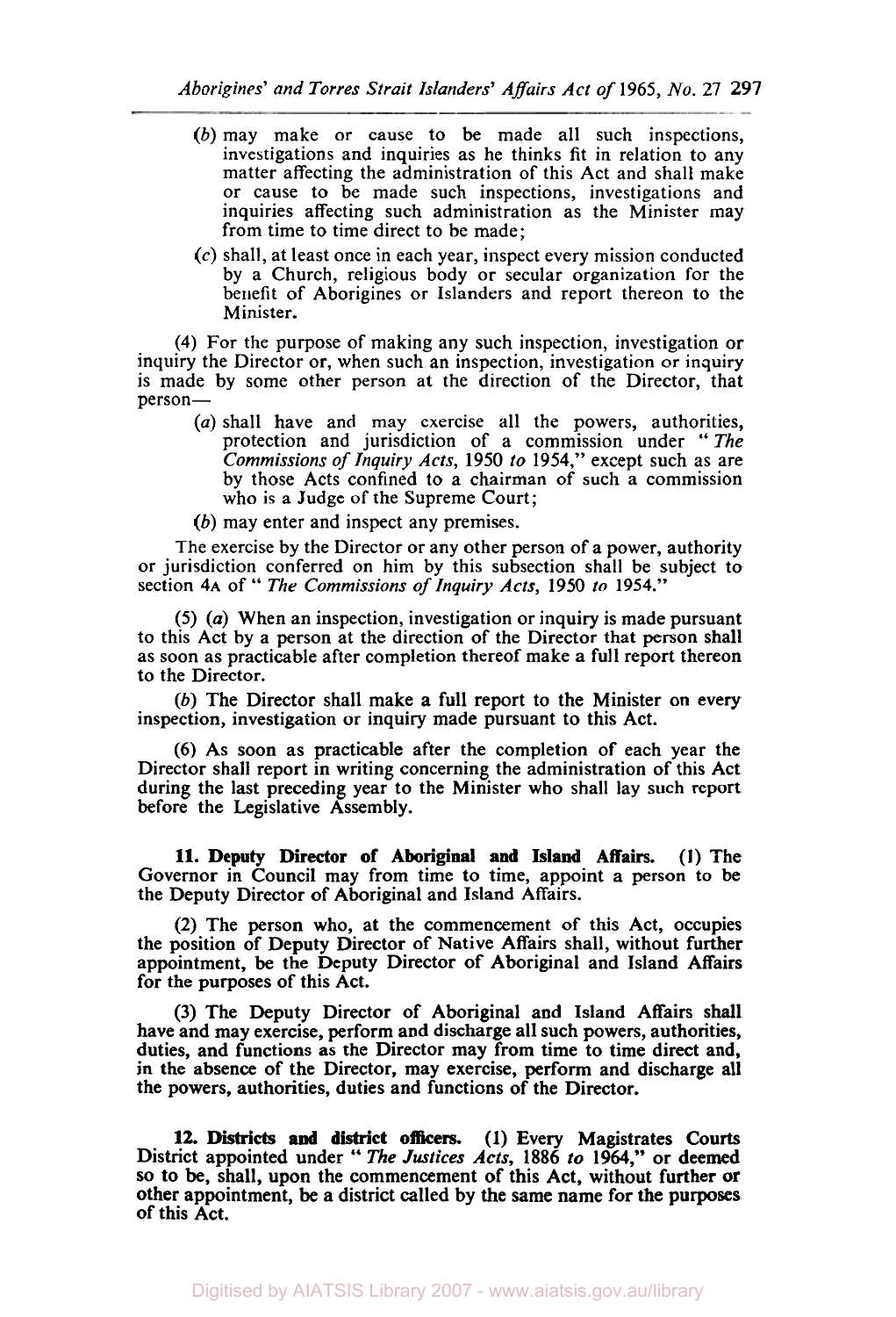(2) The Governor in Council may from time to time appoint, in relation to any district, any person to be district officer.

*(3) (a)* Unless and until the Governor in Council otherwise appoints, every clerk of the court appointed under "The *Justices Acts,* 1886 *to*  1964," or deemed so to be, except such a clerk appointed in relation to the Magistrates Courts District of Somerset shall upon the commencement of this Act, without further appointment, be district officer in relation to the district for which he is such clerk.

(b) In relation to the Magistrates Courts District of Somerset, unless and until the Governor in Council otherwise appoints, the Deputy Director of Aboriginal and Island Affairs shall be district officer and the person who, at the commencement of this Act, held the position of Deputy Protector of Islanders shall be assistant district officer.

**(4)** The Governor in Council may from time to time appoint any person to be a regional district officer or an assistant district officer.

Such a person may be appointed in relation to one or more districts.

*(5)* Every district officer, regional district officer and assistant district officer shall, in relation to his district or districts, have and may exercise such powers, authorities, duties and functions as may be provided for by this Act or as the Director may, from time to time, direct and, subject to the Director, shall be responsible for the administration of this Act within his district or districts.

13. **(1) Reserves.** The conduct of every reserve shall be subject to this Act.

**(2) Managers.** The Governor in Council may from time to time appoint a manager of a reserve and may place any reserve under the management of a religious organization.

Every such manager or, when a reserve is placed under the management of a religious organization, the person in charge of that organization within such reserve shall without further or other appointment be an assistant district officer in relation to that reserve.

A person who is an assistant district officer by virtue of this subsection shall not be subject in the administration of this Act to the district officer of the district in which such reserve is situated.

**14. Communities.** The Governor in Council may from time to time establish on any reserve a community for Aborigines or Islanders or both and may appoint, in relation to such a community, such officers (either resident or visiting) as he may think necessary for the well-being of the persons constituting such a community:

Provided that a community for Aborigines shall not be established on any Torres Strait Island.

**15. Visiting justices. (1)** The Governor in Council may appoint *a*  justice to be a visiting justice in relation to any one or more reserves.

(2) At least once in every period of three months the visiting justice shall visit every reserve in relation to which he is so appointed and shall—

- *(a)* inspect all premises in such reserve in which Aborigines or Islanders are accommodated ;
- (b) investigate any complaints by Aborigines or Islanders on such reserve;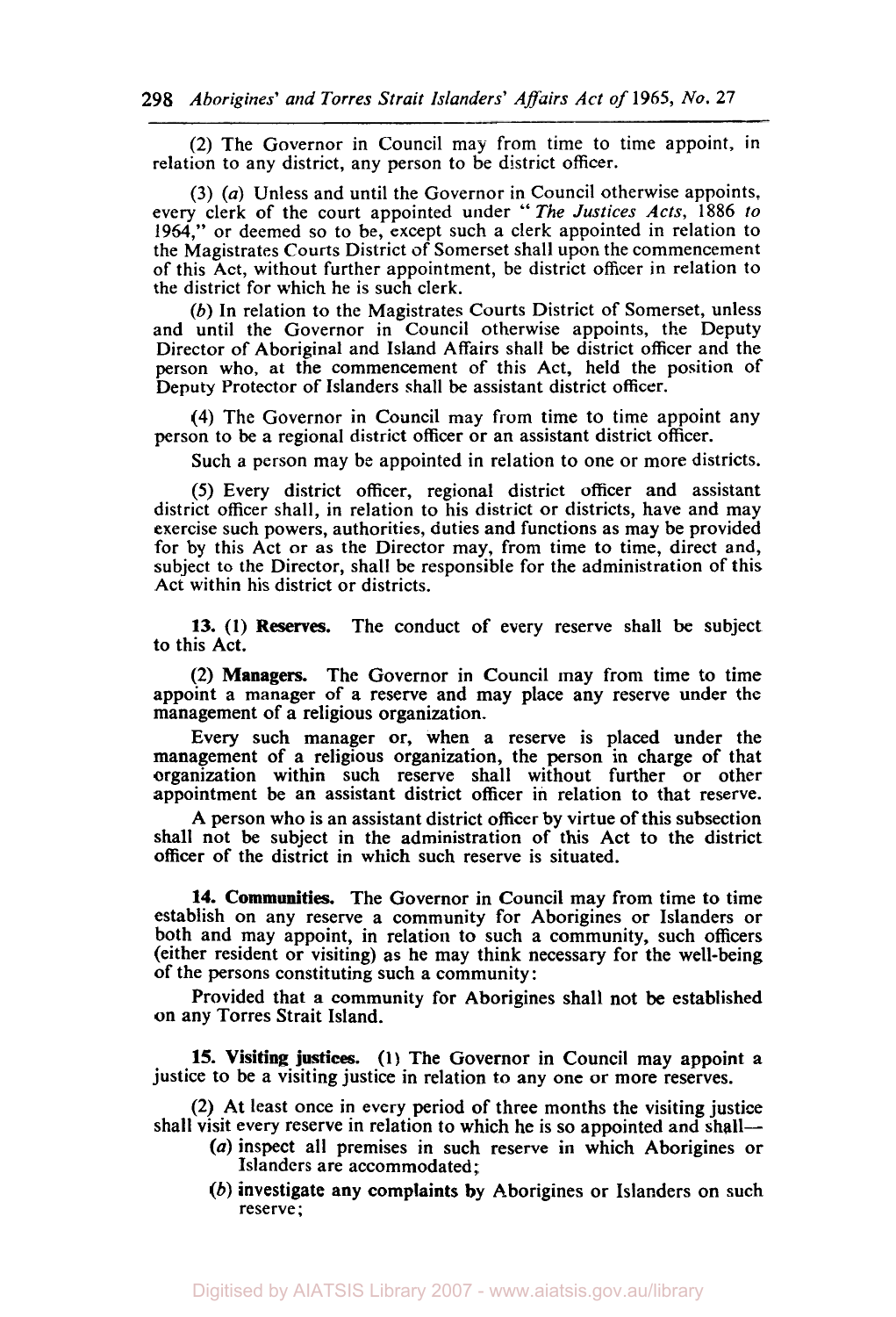- **(c)** inspect the record of punishment inflicted upon Aborigines or Islanders on such reserve by any court functioning on such reserve or by the district officer;
- *(d)* hear and determine summarily complaints against Aborigines or Islanders on such reserve in cases where a court does not function on such reserve;
- *(e)* report to the Director as soon as practicable after the completion of his inspection on-
	- (i) the conditions of all premises inspected by him on such reserve ;
	- (ii) sanitation on such reserve;
	- (iii) the discipline and general condition of Aborigines or Islanders on such reserve;
	- (iv) the conduct of all persons concerned in the management of such reserve ;
	- (V) such other matters as the Director may direct.

PART III-ADMISSION OF PERSONS TO THE APPLICATION OF THE ACT

16. Certificates relating to residents of reserves. (1) As soon as practicable after the commencement of this Act the Director shall compile-

- *(a)* in relation to each reserve for Aborigines a certificate which shall contain the name of each Aborigine who at the commencement of this Act was a resident of or was usually resident upon such reserve;
- (b) in relation to each reserve for Islanders and to each community of Islanders upon a reserve for Aborigines a certificate which shall contain the name of each Islander who at the commencement of this Act was a resident of or was usually resident upon such reserve or in such a community.

(2) The Director shall retain the original of every such certificate and shall send a duplicate thereof to the district officer of the district in which is situated the reserve in relation to which such certificate was compiled.

The district **officer** from time to time of such district shall retain such duplicate in such district.

**17.** Declarations relating to non-residents of **reserves. (I)** For a period of twelve months commencing on the date of commencement of this Act the Director may, in the prescribed form, declare any Aborigine, part-Aborigine or **person** having a strain of Aboriginal blood to be an assisted Aborigine and shall cause such person to be informed of such declaration as soon as possible after the making thereof.

**18.** Admission to Act **upon** application. Upon application made to the Director by or on behalf of any Aborigine or Islander that he be admitted to the application of this Act as an assisted Aborigine or assisted Islander and upon proof to the satisfaction of the Director that the best interests of such Aborigine or Islander require that he be **so** admitted to the application of this Act, the Director may, in his discretion, in the prescribed form, declare such Aborigine or Islander to be an assisted